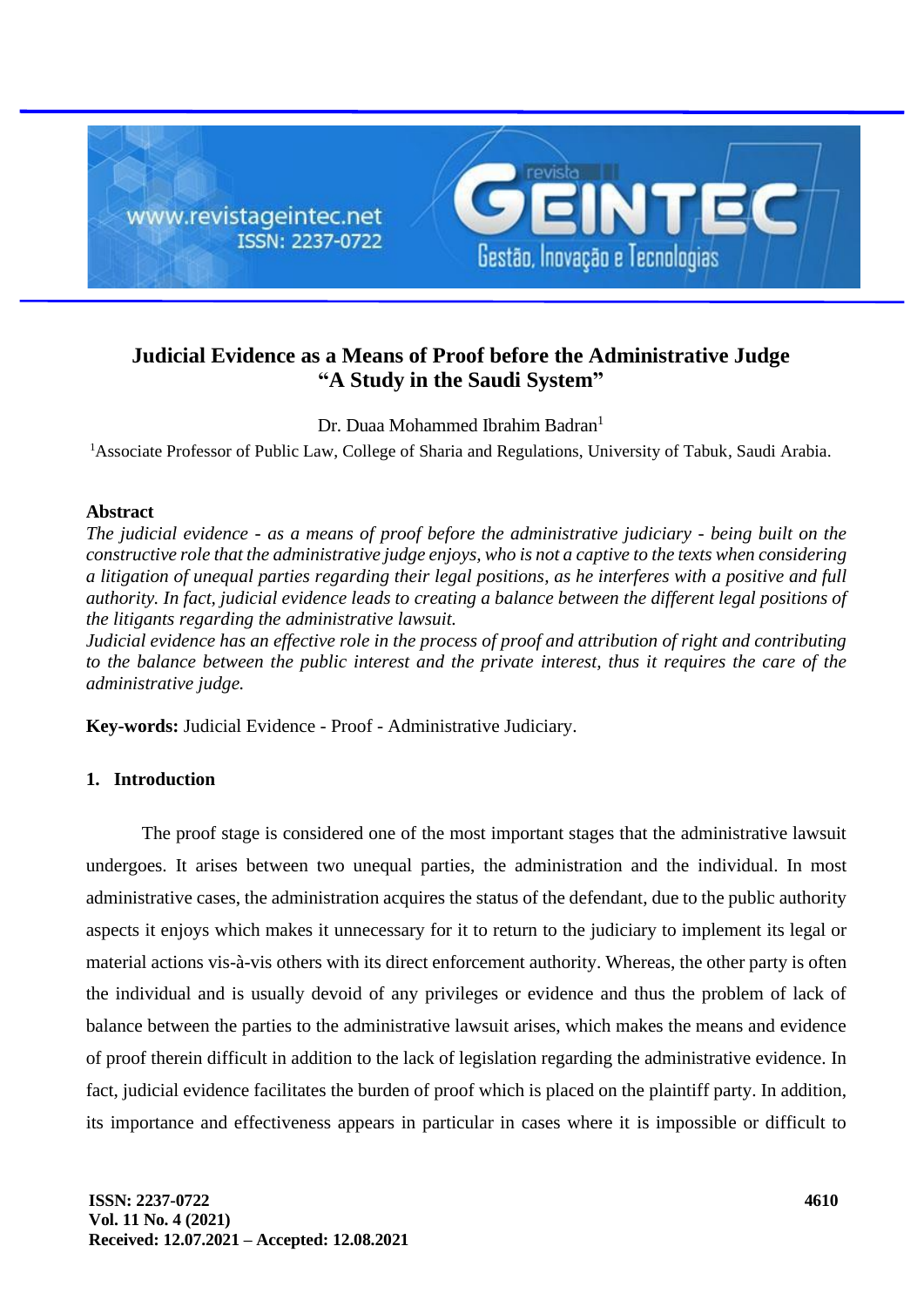obtain evidence in advance or with regard to incidences that would be monitored just whereby the administrative papers.

The judicial evidence is not conclusive and accepts proof of the opposite, as well as it is not binding on the judge, as he can refuse to take it into account in whatsoever case, and without mentioning the reason for the said rejection. In addition, the judge will also adapt it, estimate it and give it its weight in evidence.

The problem of the research revolves around determining the extent to which it is permissible to oblige the administration to present documents and evidence as judicial evidence, and to determine the extent of the evidence of these clues in proof, and the authority of the administrative judge in obtaining them as evidence for proof.

### **2. Defining the Judicial Evidence as a Means of Proof Before the Administrative Judge**

Judicial evidence is considered one of the most important methods of proof which is accepted before the administrative judge, due to its suitability for the circumstances and proceedings of the administrative cases, where the administrative judge can refute or prove the claim through the use of known incidents in proof of other unknown incidents due to their connection with each other in some way.

The administrative judge enjoys a wide authority to prove using the judicial evidence, while complying with the general controls and taking into account the privacy of resorting to it in his pursuit of proof.

The administrative judge enjoys the flexibility to prove the lawsuits of the full judiciary and to rule the annulment, so he established rules whereby he changes the proof context regarding the subject matter on the one hand and the form on the other hand.

At the level of the subject matter, it appears by reversing the balance of the burden of proof by relying on the judicial evidence, in order to infer them on the unknown reality from a known reality, through induction and deduction. The judicial evidence that the administrative judge creates comes at the forefront of the methods of proof, whereby the papers and documents presented in writing are considered by the judge written evidence subject to proof of the opposite.

In the event that the party charged with proof in the lawsuit is unable to present the documents that support his request, or the case file is devoid of sufficient evidence, then the administrative judge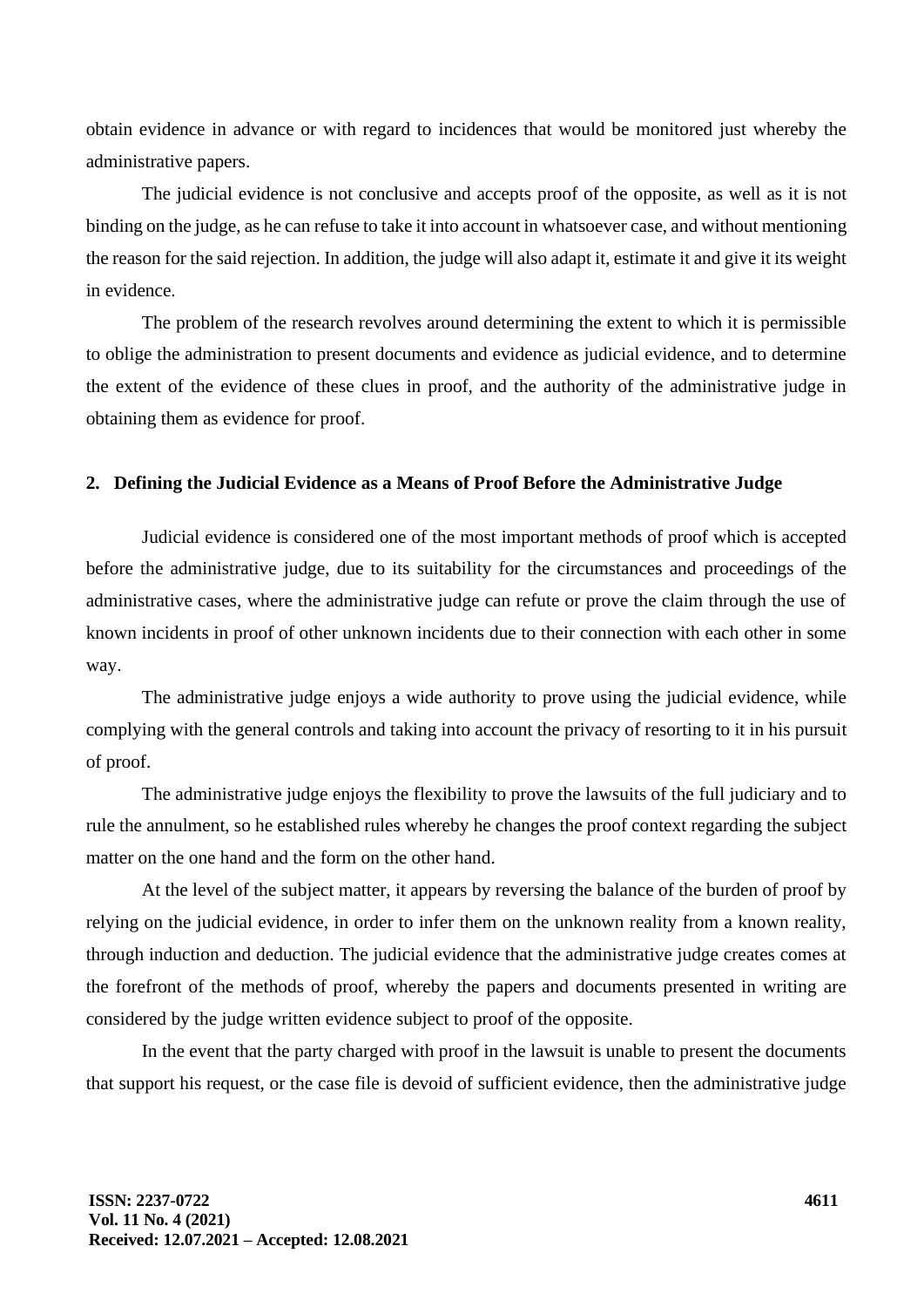bases his judgment on the signs and the evidence that emerge from the various papers of the file, the origin of the judicial evidence that shifts the burden of proof on the other party.

The judge's reliance on the judicial evidence in issuing his judgment is based on the nature of the parties to the case and the lack of parity between them, which requires that the judge feels free in extracting the evidence that shifts the burden of proof on the other party to the case.

At the level of the subject matter of the lawsuit, the administrative judge performs his role, whether in the full judicial cases or in the annulment lawsuits. In full court cases, the role of the judge appears through his application of the error of evidence, as an instrument of a proof in the administrative dispute, which aims to acknowledge the responsibility of the administration for the actions it has performed. Here, the judge uses the judicial evidence to prove the element of error in a way that leads to the releasing of the weak party - the individual - temporarily from the burden of proof of the corner of the error and transferring it to the strong party - the administration, and the role of the judge in annulment lawsuits appears by reversing the principle of evidence on the plaintiff.

Here, it can be said that the judicial evidence was made by the administrative judge, which is considered one of his powers in his pursuit of the proof.

The role of the judge at the level of the procedure appears in that it is assumed that the administrative judge is prohibited from issuing orders to the administration, however, the administrative judge in order to achieve justice and prove the truth, must not be confronted with obstinacy by the administration, which leads to preventing the judge from accessing the truth, as the documents proving the right to dispute are at the hands of the administration, and if they are in the sole possession of the administration, how can the judge reach the verdict when the administrative judge does not have the legal means through which he can compel the administration to hand over the documents and comply with the request thereof.

In the event that the administrative authority does not comply with the presentation of the documents under its control, the burden of proof in the lawsuit will be reversed, given that the administration's failure to submit the document is an implicit acknowledgment of the validity of the claim of the other party, until the administration intervenes and proves the opposite.

## **3. The Authenticity of the Judicial Evidence in Proof Before the Administrative Judge**

When the direct means of proof do not enable the judge to know the truth, he shall resort directly to the application of his thought and his acumen in the incidents of the lawsuit, in order to conclude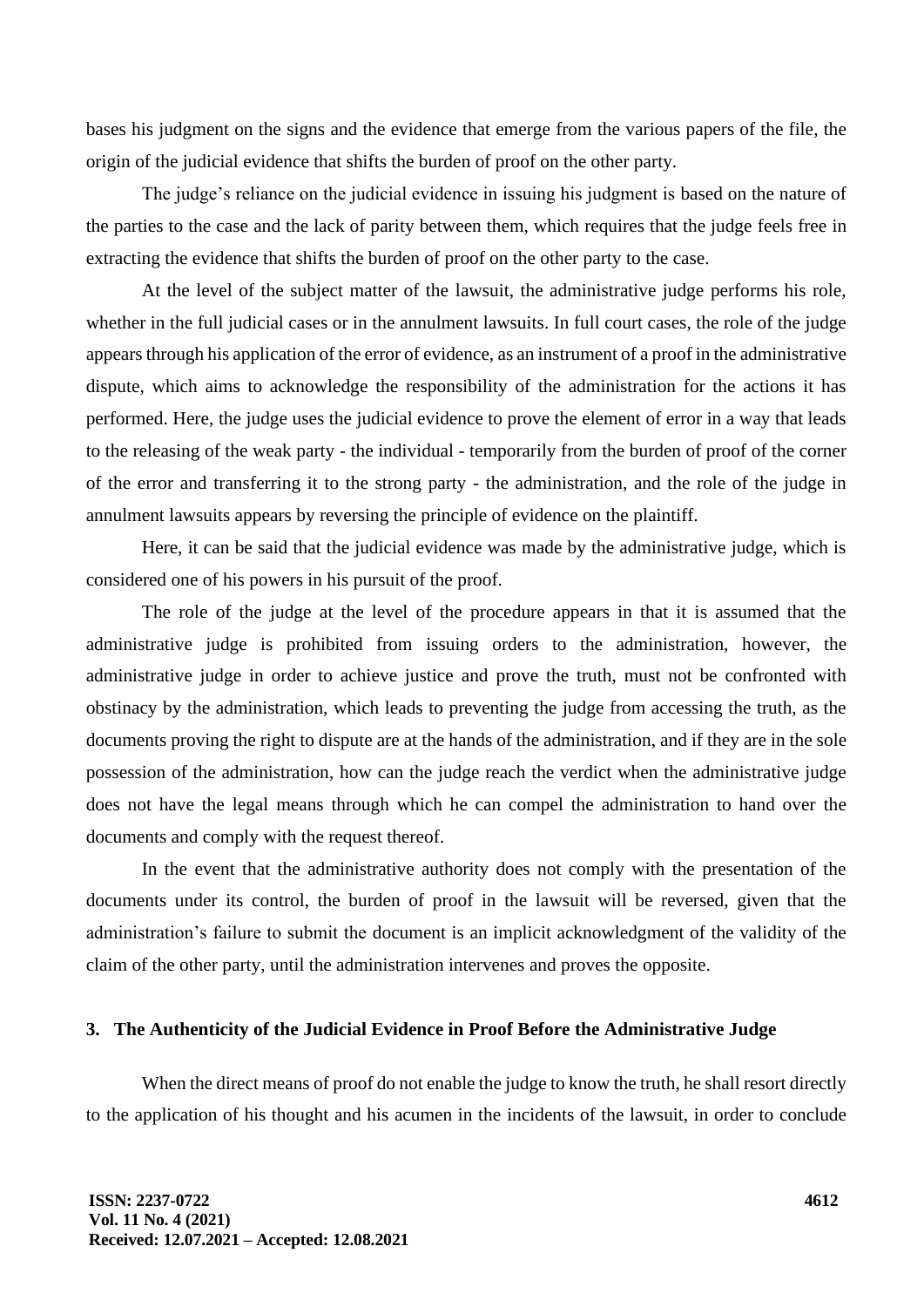therefrom an evidence for the incident to be proven. The judge's authority is wide in deducting the evidence from the multiple incidents at hand. In addition, the judge has the right of assessing its validity proof.

This authenticity of proof differs according to the proof context, and if the proof context is a legal act, the legislator makes the authenticity of proof therewith restricted, then it is not permissible to prove with these evidences except in cases where it is permissible to prove by the testimony of witnesses - unlike if the proof context is an abstract or administrative incident, the sum of these incidents can be proven by all means of proof.

Judicial evidence is considered among the accepted proof evidence before the administrative judge, as the judge has a wide discretionary power in assessing all the evidence and elements presented to him without any of them having any evidence or specific power in proof that favors others, and the administrative case proceedings that arise between two unequal parties, namely; the administration, which is the strong party, its strength is represented in having the papers and documents at its hand, and the other party is the individual who is weak and needs to deal with the first party. This requires the release of the administrative judge's hand in deducting evidence that help the weak party in his lawsuit.

In many cases, the administrative judge bases his judgment on the judicial evidence alone without requiring other evidence. In the event that the party in charge of proof is unable to present the documents supporting his lawsuit, the administrative judge shall deduct the judicial evidence that leads to the transference of the burden of proof on the other party, and it shall be taken into account as a complete authenticity of proof.

By referring to the majority of Sharia jurists, we find that they did not agree on the authenticity of the evidence to judge thereby as one of the methods of proof. However, the most prevalent opinion, the one which the majority of jurists agreed on, which is permitting the authenticity of the evidence, as the majority of Maliki, Hanafi, Hanbali and Shafi's jurists agree on the authenticity of the evidence and the permissibility of relying on it and considering it a method of legitimate proof, as it was mentioned in their books that Qur'an be adopted in rulings, so it said in clarifying the facts: "The consideration of the sign as an origin in the Sharia" and Allah, the Almighty saying: "You know them by their signs". This indicates the implementation of the evidence.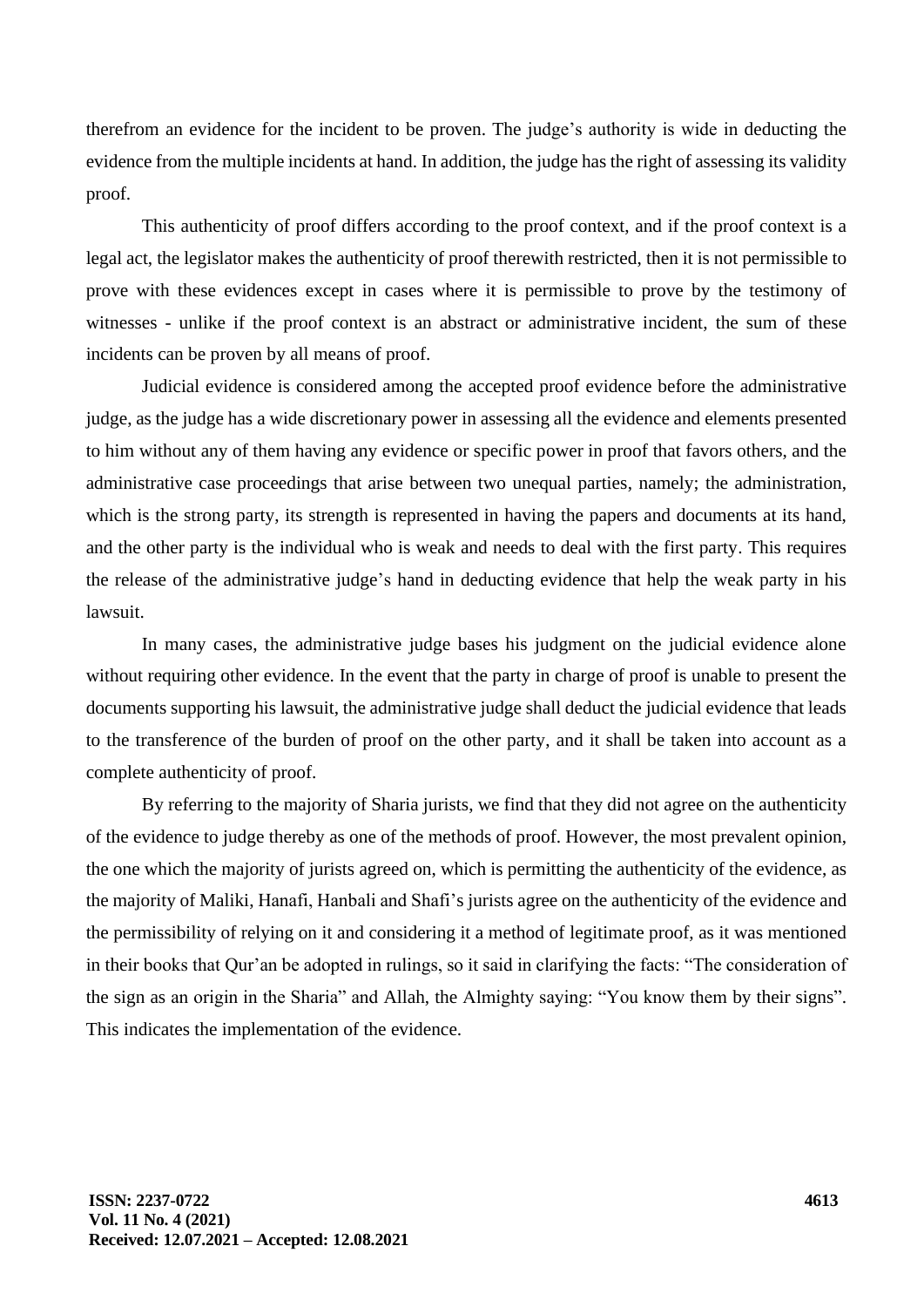## **4. The Authority of the Administrative Judge in Deducting Evidence and Assessing its Power of Evidence**

The administrative judge relies in deducting evidence on two elements, one of which is material and the other is moral. The material element is represented in the proven incident that the judge chooses from among the incidents of the lawsuit and it is called "the incident whereby evidence or signs".

The judge has a broad authority in deducing the connotations or signs of the incident, and he has the entire freedom in forming his conviction, provided that the incident, connotation, or sign chosen by the administrative judge as a basis for his deduction must be proven with certainty and it must be serious and beyond whatsoever doubt.

As for the moral element, it is based on the judge's deduction of the incident to be proven from the known established incident, and here, we move the judge to a second stage, which is the assessment of the incident or incidents that are considered stable according to what is most likely to be proven in the disputed legal incident, and the judge has a broad discretionary power represented in being able to conclude the evidence in several ways, whether it is an administrative or civil investigation, or from investigations that have been conducted in another case, taking into account that the litigants are informed thereof to ensure the principle of confrontation.

Consequently, the administrative judge is governed by the principle of his freedom in choosing the incident that makes it a basis for his deduction, and his freedom to assess its significance for the evidence of the disputed incident in deducting the judicial evidence. The judge has a discretionary power and is not governed in deducing it by the rule that obliges him not to rule other than what he finds in the lawsuit procedures brought before him, including the evidence they contain.

We see that the judicial evidence is one of the means of proof that is extremely dangerous because it does not in most cases represent the complete truth, because the administrative judge may make a mistake in deducing and concluding it. The judge is a human being who may make mistakes, for example, what is the solution when the judge misunderstands the evidence and the signs, or when one of the litigating parties deliberately fabricates evidence for himself, bearing in mind that the judge in deducting the evidence is governed by the general rules established in the proof, but the percentage of his error is present, especially the legislator has not obliged the judge to whatsoever restrictions in extracting the evidence. So, the judge is entitled to take from the multiple evidences just one evidence if he is convinced of it for its power, as well as he is entitled to take several evidences if they are compatible and coherent. Therefore, what the judge deems to be important evidence and uses it for the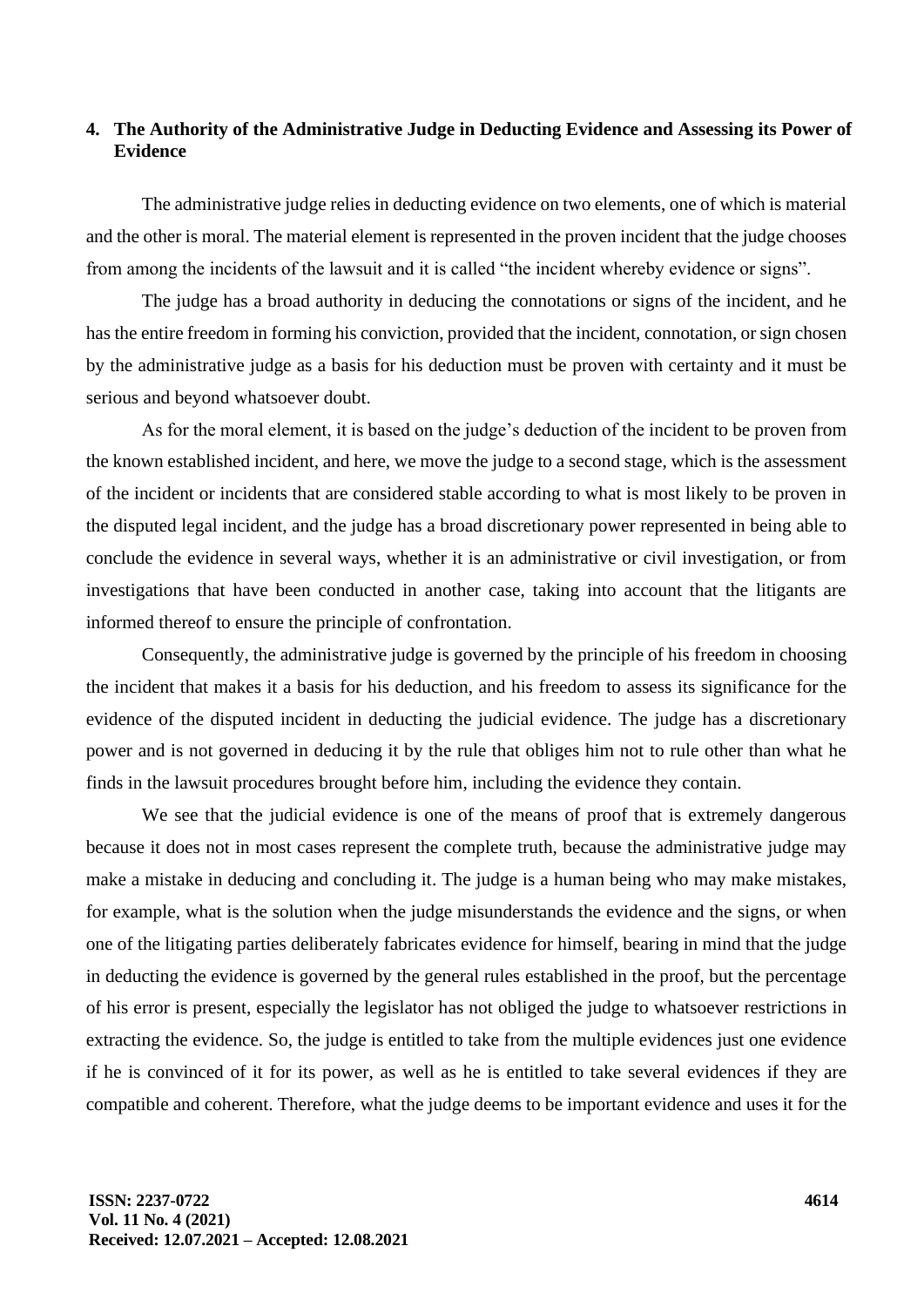lawsuit, out of his point of view, another judge may see it as useless, and therefore the judge must have a high degree of caution and discernment in deducting it.

By referring to the provisions of Sharia, we find that one of the conditions for using the evidence and considering it as a proof for establishing the rulings, the reference in its assessment is the ruling judge. Therefore, it is not necessary to judge by evidence for every person to do it or to rely on it. Rather there must be a jurist ruler who is aware of the rulings and the reality of the matter and the conditions of people.

The judge or the ruler enjoys the power of extracting the judicial evidence, as well as they have the discretionary power in extracting the evidence, according to their strength.

The Sharia was also used both the material and the moral elements in extracting evidence, according to the words of Allah, the Almighty: "They stained his shirt with false blood".

The significance of the holly verse is that the brothers of Prophet Joseph, peace be upon him, as the Holly Qur'an narrated, came with the shirt of Prophet Joseph with the remains of blood on it. This is evidence that supports their claim to make their father believe them. However, Allah, the Almighty, attached this to another evidence, which is the safety of the shirt from shredding, and that is an indication of their lies, and there is no doubt that this evidence is stronger than the first one, which made Prophet Jacob, peace be upon him, say: ""Nay, but your minds have made up a tale (that may pass) with you, (for me) patience is most fitting: Against that which ye assert, it is Allah (alone) Whose help can be sought".

## **5. The Role of the Administrative Judge in Proof Whereby Judicial Evidence**

Judicial evidence in administrative proof is considered the product of the judge's work and his positive role in proof, and it is related to the nature and circumstances of the lawsuit in question and the various incidents it raises. Therefore, the forms of these evidence and the aspects of the judge's work are numerous and varied and cannot be subject to limitation.

In proving the judicial evidence, the judge transfers the burden of proof from the shoulders of the originally obliged person thereof - the individual, in most cases - to exempt him from proof, even if only temporarily, so that the other party, in order to get rid of the claim, has to prove the opposite of the evidence, so that if he fails to do so, the plaintiff's position is stabilized according to the judicial evidence that freed him from the burden of proof placed on him.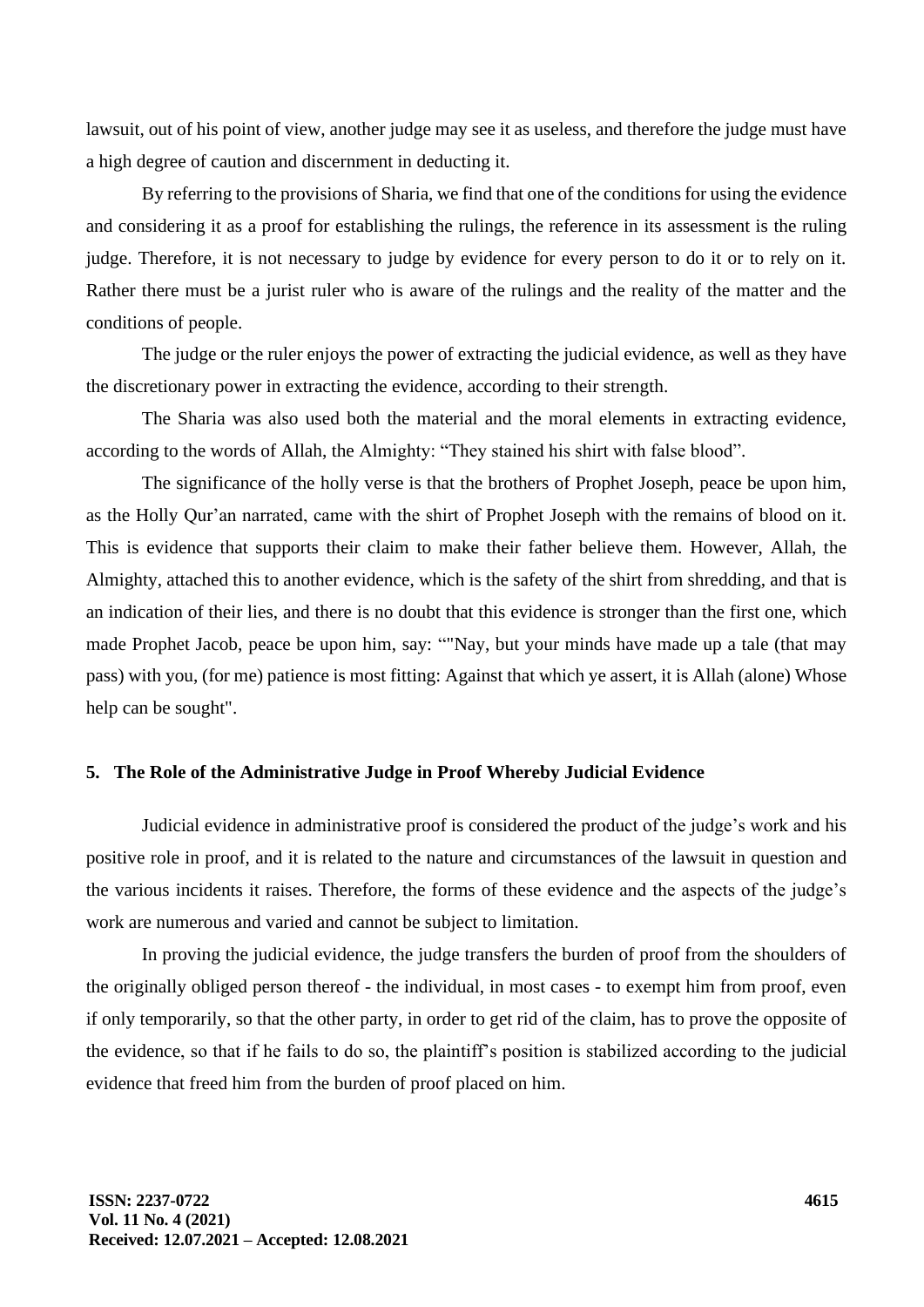#### **5-1 The Evidence of Al-Nakul in Administrative Disputes**

The evidence of Al-Nakul is considered one of the most important forms of judicial evidence established by the administrative judge and made it at the forefront of the methods of proof acceptable to him, whereby it the administrative judge obliges the parties to the dispute before him, especially the administration, to present documents, being the party possessing them most. This is one of his substantial means of proof. The judge established the rule of law as one of the principles that he established to uphold the rule of law.

The evidence of Al-Nakul in the administrative disputes is that evidence arising from the failure of the administration body to provide documents related to the subject of the dispute. It is objective evidence whose application is only raised when dealing with the issue of the dispute and not in a previous stage. There is no context for the possibility of applying the evidence of Al-Nakul in the stage of examining the form of the lawsuit, for example, for each stage of the administrative lawsuit has its own presumed evidence.

The scope of the application of the evidence of Al-Nakul in the administrative disputes is determined by the administrative incidents to which the administration, is a party, the defendant, and keeps the papers and documents related to the dispute or evidenced by the reality of the situation of the administration, where the administrative judge obliges the administration to provide the original documents related to those incidents, and the administration's failure to present the same stands for the work the evidence of Al-Nakul.

Among the effects that the evidence of Al-Nakul entails when it is implemented is the judge's acknowledgment of what the plaintiff evaluates in terms of copies of documents, which are in the possession of the administrative body as representing the original on which to base his judgment. One of the serious matters is the administrative judge's acknowledgment of the validity of what the plaintiff claims in his lawsuit sheet and the soundness of his dispute with the administrative body regarding the legality of its behavior before the administrative judge. Thereon, the judge relies on the incidents reported by the plaintiff and considers them sound and true.

The administrative judge's acceptance of the plaintiff's requests in this case is not a comprehensive acceptance of all that he claims. Rather, the matter relates to his claims related to the administrative incidents, such as the administration's violation of the form or certain procedures it needs to take in order to correct its behavior. On the other side, it is not conceivable that his claims related to the non- administrative incidents will be accepted by the administrative judge.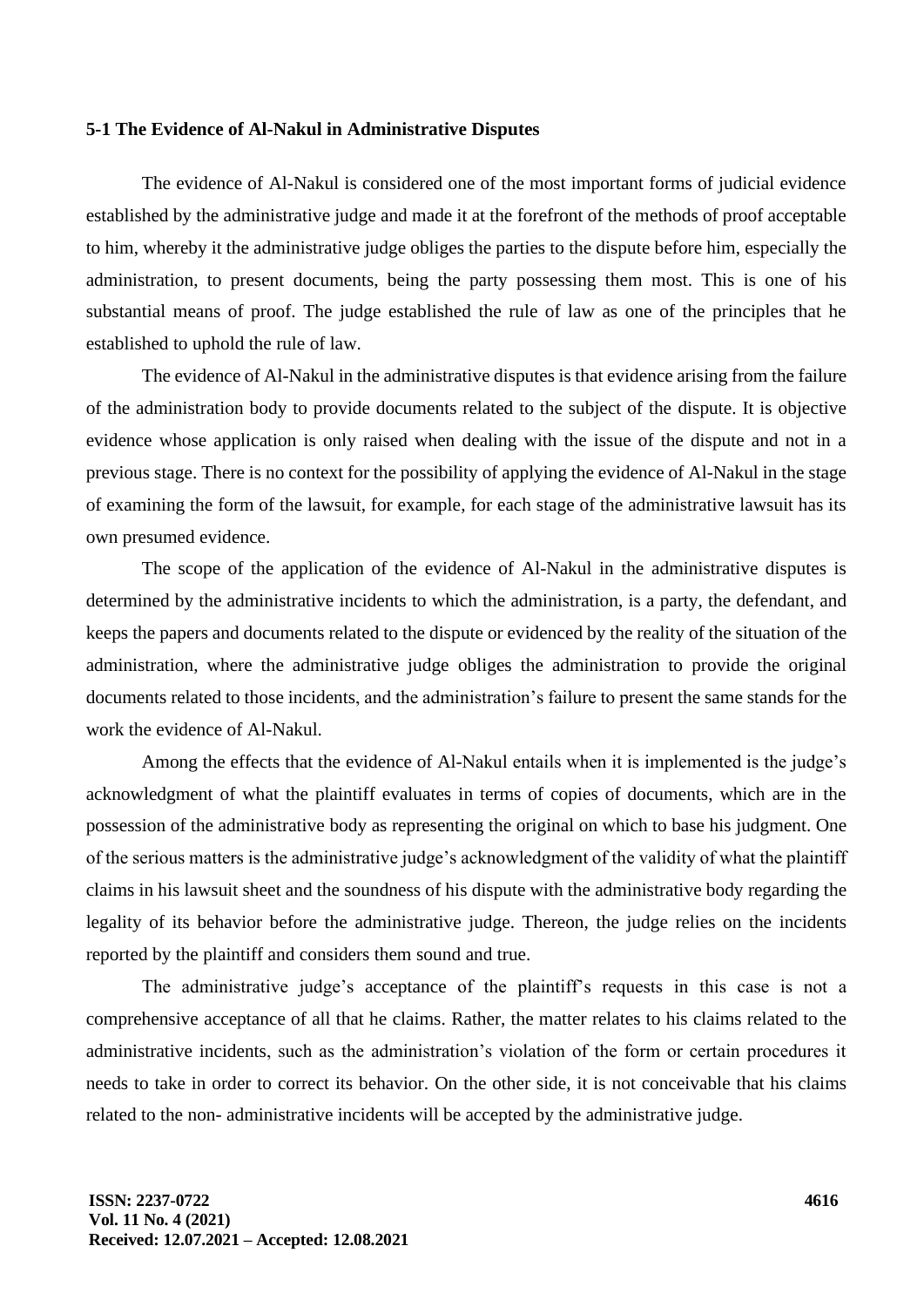#### **5-2 The Evidence of Certain Knowledge of the Administrative Decision**

The theory of certain knowledge means the proven knowledge of the concerned person of the content of the administrative decision and its contents in a definite and a comprehensive manner that negates ignorance, and allows him to determine his position in it. This knowledge stands for the publication or reporting in an investigation which the legislator meant to have them. Thus, the legal effect which is represented in the enforcement of these decisions against the concerned parties is enforced starting from the date of this certain knowledge is proven. Such certain knowledge is considered as evidence and the validity of the time for appeal starts from this certain knowledge that entails that the party becomes in a state that makes him aware of his legal status in relation to the decision he learned about.

The evidence of certain knowledge is considered one of the simple judicial evidence that accepts proof of the opposite, like all other judicial evidence. Thus, the administrative judge enjoys freedom regarding it, and he is entitled whether to take it or leave it, and thus depends on other evidence. Likewise, the concerned person has the right to deny this evidence, by proving that he did not know about the decision or that he uncertainly knew about it, and should the person concerned be able to deny the evidence, then it is not proven on his side, and he is not judged by such decision thereof.

The methods of proving certain knowledge can be rejected by the person concerned acknowledgment of his knowledge of the decision in question and his recognition of it at a certain date, thus it is evidence and a proof against him. It is a rare matter in view of the legal implications of the case, represented in the dismissal of the lawsuit. This said acknowledgment comprises two types, they are the explicit acknowledgment which is a are one, and the implicit one which is extracted by the administrative judge from any evidence, incidence or clue denoting its occurrence, and the proceedings of the lawsuit reveal it thereof. Among the evidence that indicate the implicit acknowledgment, are the correspondence and written documents between the administration and the concerned individual.

### **5-3 The Evidence of Abuse of Power**

The administration, in the framework of its daily work, arranges legal effects, as it may establish a new legal center, amend an existing legal center, or cancel this center, and the authority of the administration in the exercise of this work is by issuing the administrative decisions that affect those addressing it negatively or positively.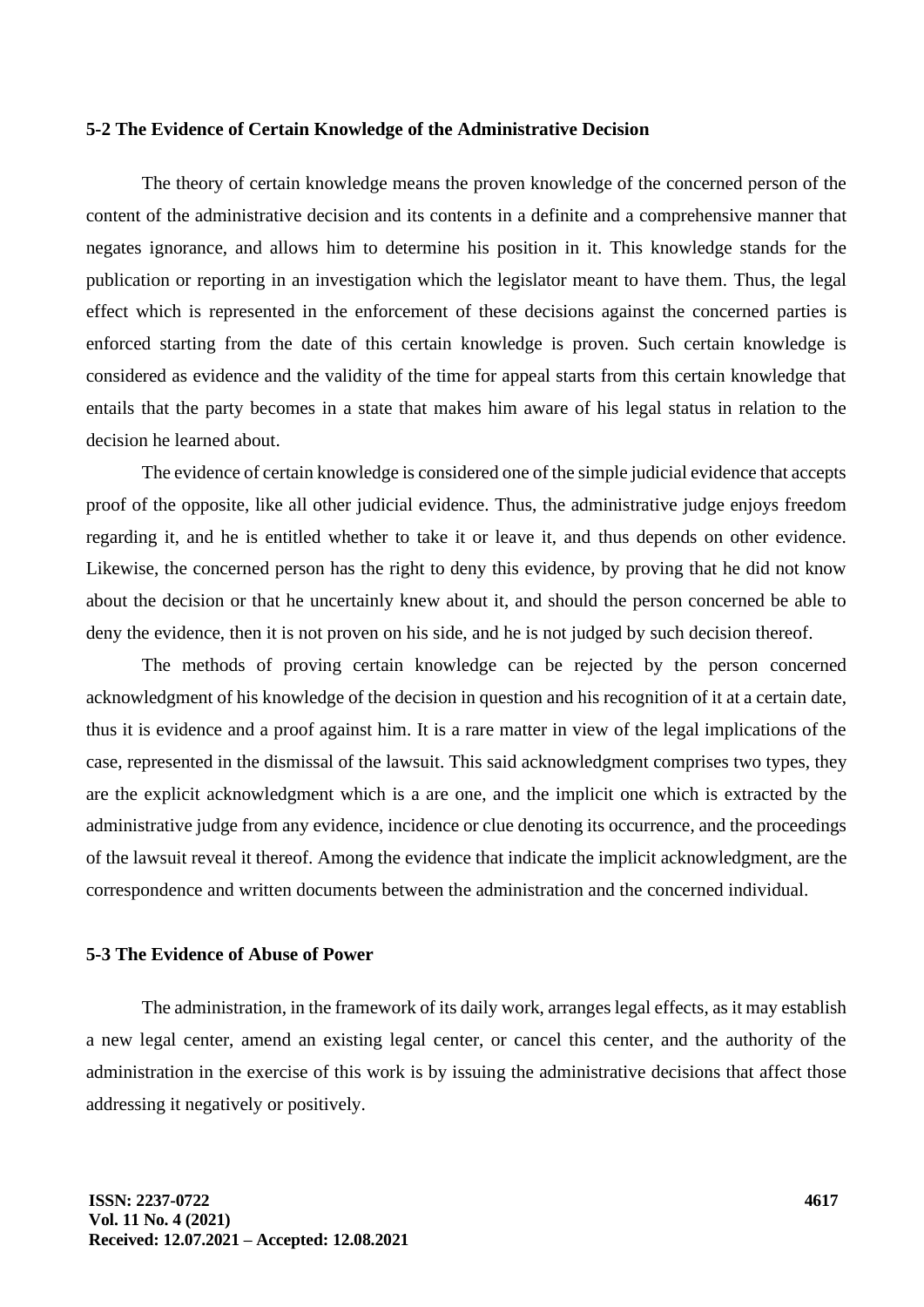The person concerned shall resort to the administrative judge to request the annulment of the administrative decision and to execute it if its composition appears to have any defect affecting its pillars such as the corner of the purpose. The purpose of the administrative decisions is to achieve the public interest of society. Should the administration deviate in the use of this authority by issuing a decision to achieve goals that contradict the public interest, then its decision is characterized by the defect of deviation in the use of its power.

Because this defect, abuse of authority, is characterized by the difficulty of proving its personal nature, as it is related to the intention of the decision-maker, the administrative judge created a wide field of application to prove this defect in order to help the plaintiff and make it easier for him to prove it because of the considerable difficulty in proving it. Thus, the judge's application of the evidence of abuse of power to reach the truth of the dispute is one of the manifestations of the positive role the administrative judge plays in the field of providing a proof.

The issue of the administrative judge proving the abuse of power is one of the fundamental issues. It is considered one of the hidden defects that lie in the intentions and purposes of the administration man and his purposes, making the detection of this defect difficult to prove, as this depends on the integrity of those intentions and purposes.

### **5-3-1 Characteristics of the Defect of Abuse of Power**

One of the most important characteristics of the abuse of power, or deviation of authority, it is a secondary defect, often intentional, and associated with management's discretion and difficult to prove.

## **Reserve "Secondary" Defect**

The defect of abuse of power is always related to the motives of the source of the decision; however, it is difficult to prove, especially since the administrative decision is characterized by the evidence of soundness. The administrative judge when considering a case, the last thing he examines is the defect of abuse of power. One of its characteristics is that it is a reserve or a secondary defect that the judge uses after examining the other defects of the administrative decision.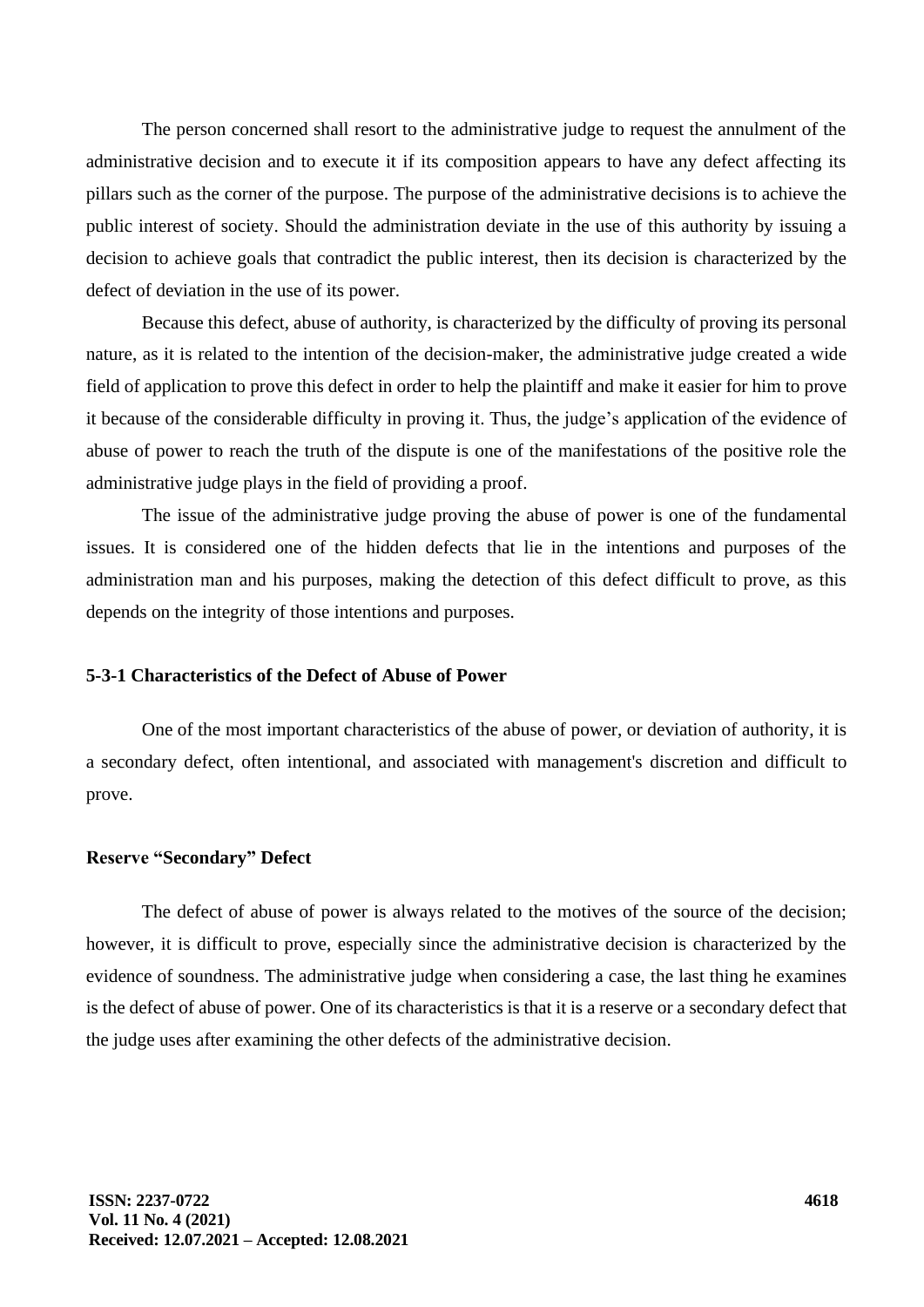### **Intentional Defect**

The majority of administrative jurisprudence agrees on the necessity of having the intention to abuse power to accept this appeal against the administrative decision. It is noticed from some provisions of the Board of Grievances that the ruling to cancel the administrative decision for the defect of abuse of power does not necessarily mean the existence of bad faith on the part of the person who issued the decision. Some provisions of the Board of Grievances include "it is not meaningful to consider this decision characterized by the defect of abuse of power out of proving the bad intention of the administration in its issuance of this decision, but it has mistaken the goal set by the system thereof".

#### **A Defect Associated with the Discretionary Authority of the Administrative Body**

The administrative judiciary rulings have been keen on limiting the area of defective abuse of power in decisions in which the administration has discretionary authority, as it was stated in one of the Board of Grievances provisions that "it is decided that the administrative body has wide discretionary authority regarding the assignment in terms of creation and cancellation and in terms of selection and appointment, however its discretionary authority is only limited by its deviation from its path of righteousness and soundness, from the requirements of the public interest in order to achieve a private interest. "

## **A Difficult Defect to Prove**

The basic principle in the administrative decisions is that they were taken for the public interest, and for those who claim the opposite, should provide the proof thereof. Since abuse of power is an intentional defect, it is difficult to prove, and this is why the administrative judge resorts to relying on the evidence surrounding the decision-making to reach the judge's conviction of the existence or absence of abuse of power. Likewise, the administrative judge can also make the administration body prove not to have deviated from the purpose when making the administrative decision which is subject to appeal to cancel.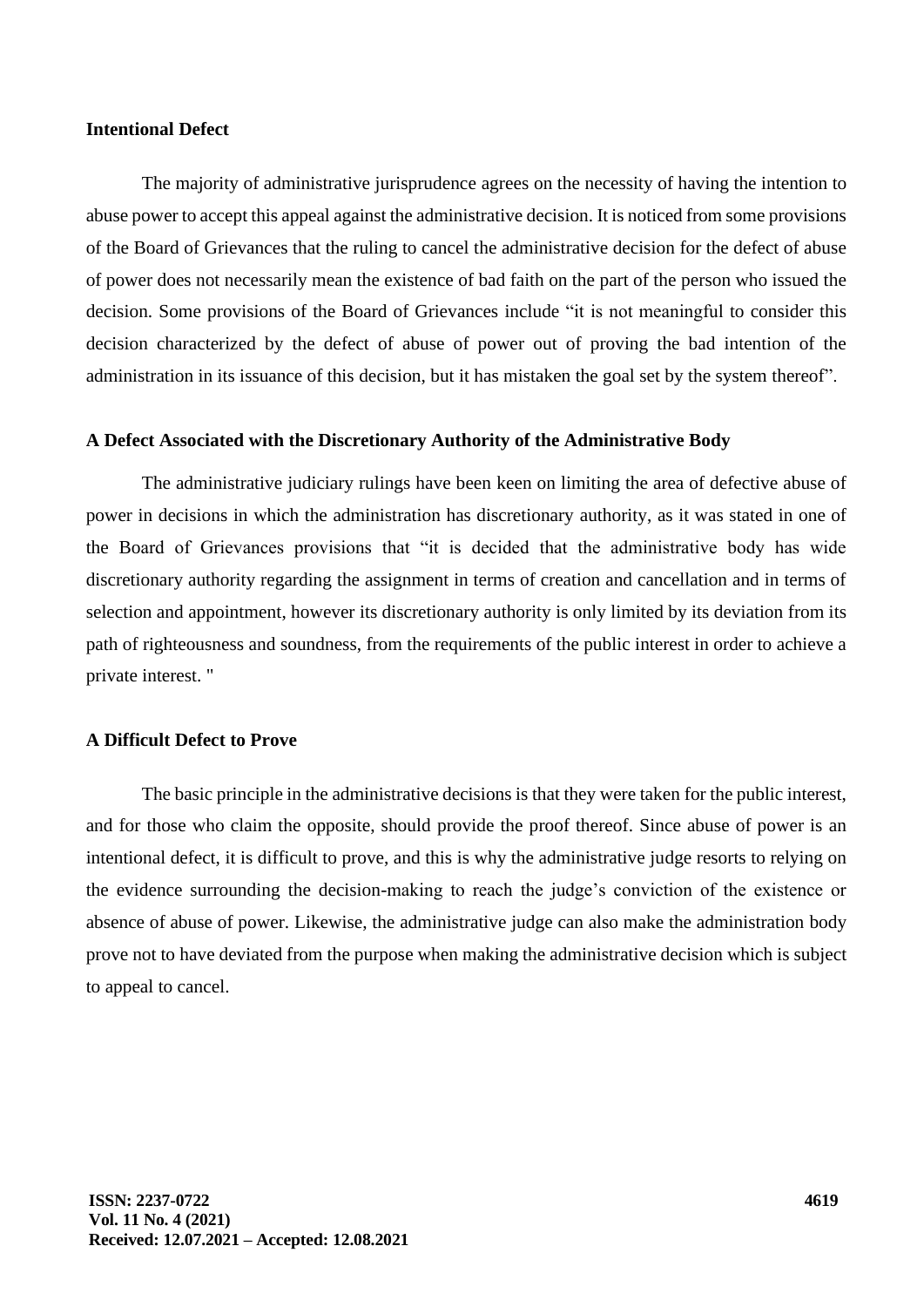#### **5-3-2 Forms of Abuse of Power**

#### **The Defect of Abuse of Power Takes Forms that Achieve Several Goals, Including**

- Accomplishing personal interests, for instance, the issuer of the decision aims to achieve a personal interest for himself, such as issuing a decision to award a specific contract to a member of his family, or dismissing an employee for the purpose of making a position vacant to appoint one of his relatives. This is a form of abuse of power coated with the cover of the public interest, but it was originally meant for the purpose of achieving personal interest.
- **Revenge:** for example, the administration man uses his authority to issue a decision to avenge another person, or the management body delays in carrying out one of the tasks systematically assigned to it for the purpose of not accomplishing the public interest, or the administration may take a decision beyond its authority, for instance, questioning an employee who is negligent to account for something other than what it is specified in the system.

**Violation of procedures:** This form is achieved when the administration uses purposes other than those specified in the system in order to achieve a specific goal, for instance, the administration may intentionally transfer an employee in the event of disciplining him, and this is violating the law.

It is worth noting that if the administrative judge is sure of the extent to which the administrative authority respects the public interest condition set in the transference decision is a difficult matter. If we go back to the rulings of the Administrative Court, we will find in the case that raised widespread controversy regarding the Administrative Court adherence to its position regarding the decision to transfer an employee from the Financial Department to the Inventory Management involving disciplinary punishment, which must be canceled, and the judgment of the Court of Appeal, which overturned the judgment twice, based on the fact that the decision was not intended for punishment, but is meant for the public interest represented in the desire of the management to change the work environment for the employee.

#### **6. Results**

1 - The nature of the administrative dispute and the lack of codification of the rules of evidence or the administrative procedures made the proof stage before the administrative judge enjoy a specificity and identity different from the proof before the ordinary judge, authorizing him to have a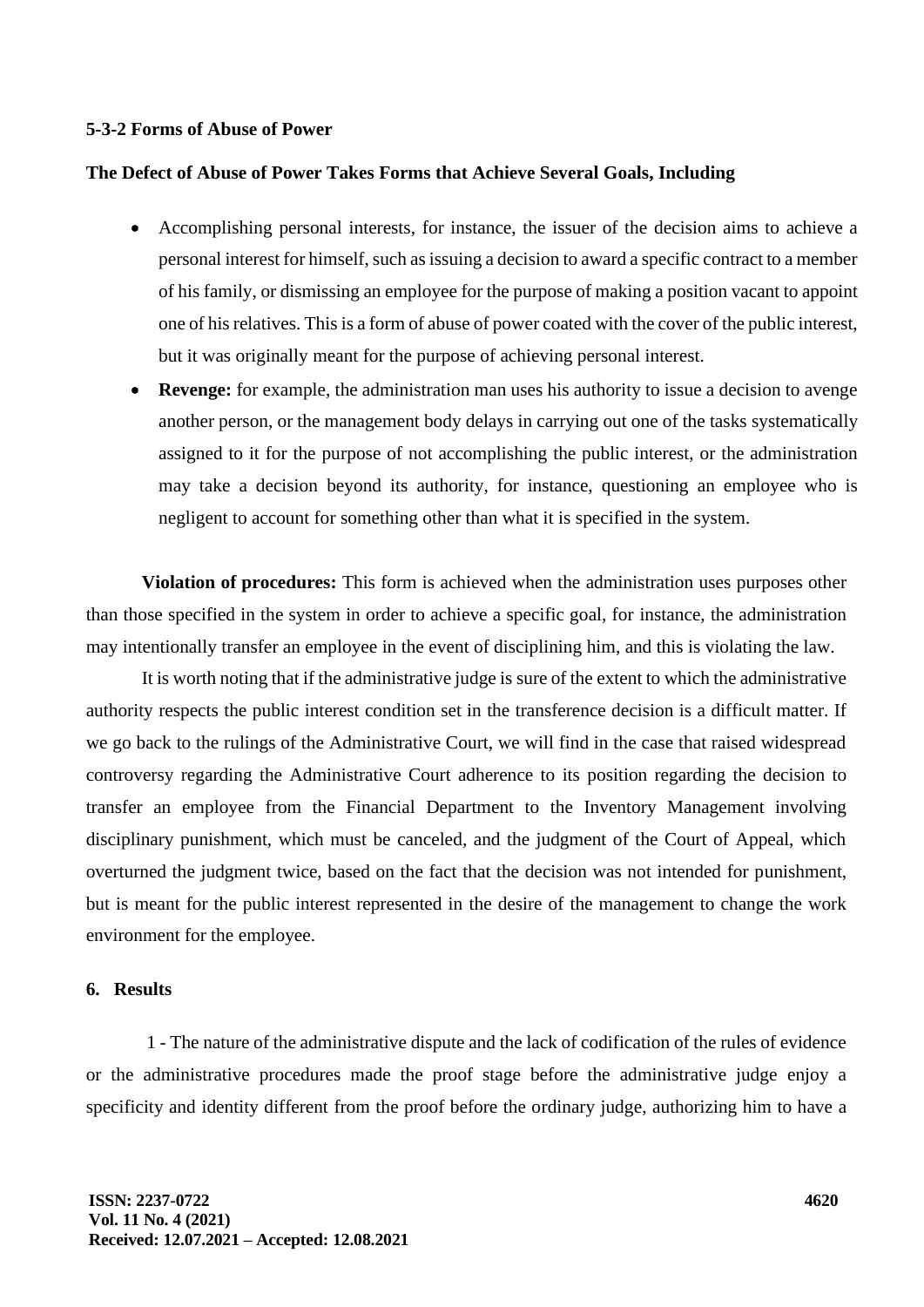broad authority to consider the administrative lawsuit, and he is entitled to create the appropriate solutions as per the circumstances of the lawsuit.

2-The evidence is one of the indirect methods that are resorted to in the absence or lack of proof to support some of the evidence presented in the dispute.

3- During consideration of the lawsuit, the judge derives a judgment of an unknown incident presented before him from the judgment of a known and close incident thereof, out of his diligence, intelligence and acumen, along with his enjoyment of a wide authority in deduction and in testing the proven incident from the multiple incidents that he sees before him in order to deduce the proof therefrom.

4- The judicial evidence deduced and extracted by the administrative judge facilitates the burden of proof placed on the plaintiff party in a way that contributes to placing the burden of proof on the other party, the litigant, against whom the evidence is acting.

## **References**

Dr. Muhammad Ali Atta – *Proof by Evidence in the Administrative Law and Islamic Sharia* - PhD Thesis - Faculty of Law - Assiut University – 2001.

Dr. Hussam Al-Din Suleiman Dr. Redha Muhammad Eisa, *Al Wajeez in Judicial Proof and Implementation in Islamic Jurisprudence and Saudi Laws and Regulations, Dar Al Kotob Algamie "University Book House", First Edition,* 2019/1440 AD.

Dr. Al-Sanhouri, Abdel Razek - *Mediator in Explaining the New Civil Law - Cairo – Dar Alnahdha Alarabiya "Arab Renaissance House"* – 1968.

Dr. Abdelraziq Al-Sanhouri - *Mediator in Explaining the New Civil Law - Part 2 - Mag 1 - Proof - Dar Alnahdha Alarabiya "Arab Renaissance House"* - 1982.

Dr. Essam Ismail, *The Role of the Judiciary in Protecting the Security and Stability of Society,* Al-Hayat Parliament Magazine, Issue 66, 2010.

Encyclopedia of Islamic Jurisprudence, Part 2, Arab Thought House, Cairo, 1996 AD.

Dr. Aida Al-Shami - *The Privacy of Proof in the Administrative Litigation* - Yemen - The New University Office - 2008 AD.

Dr. Muhammad Ali Hassouna, *Evidence of Error in the Field of Administrative Responsibility "A Comparative Study" between the Egyptian and the French Law, Cairo, Arab Renaissance House –* 2011.

Dr. Hisham Abdelmoneim Okasha - *Management Responsibility for the Work of Necessity "A Comparative Study"* - PhD Thesis - Faculty of Law - Cairo University - 1998 AD - P444, and thereafter.

Dr. Farouk Abdelbar, *The Role of the Egyptian State Council in the Protection of Public Rights and Freedoms - Part One - Dar Al-Nahdha Al-Arabiya -* 1998 AD.